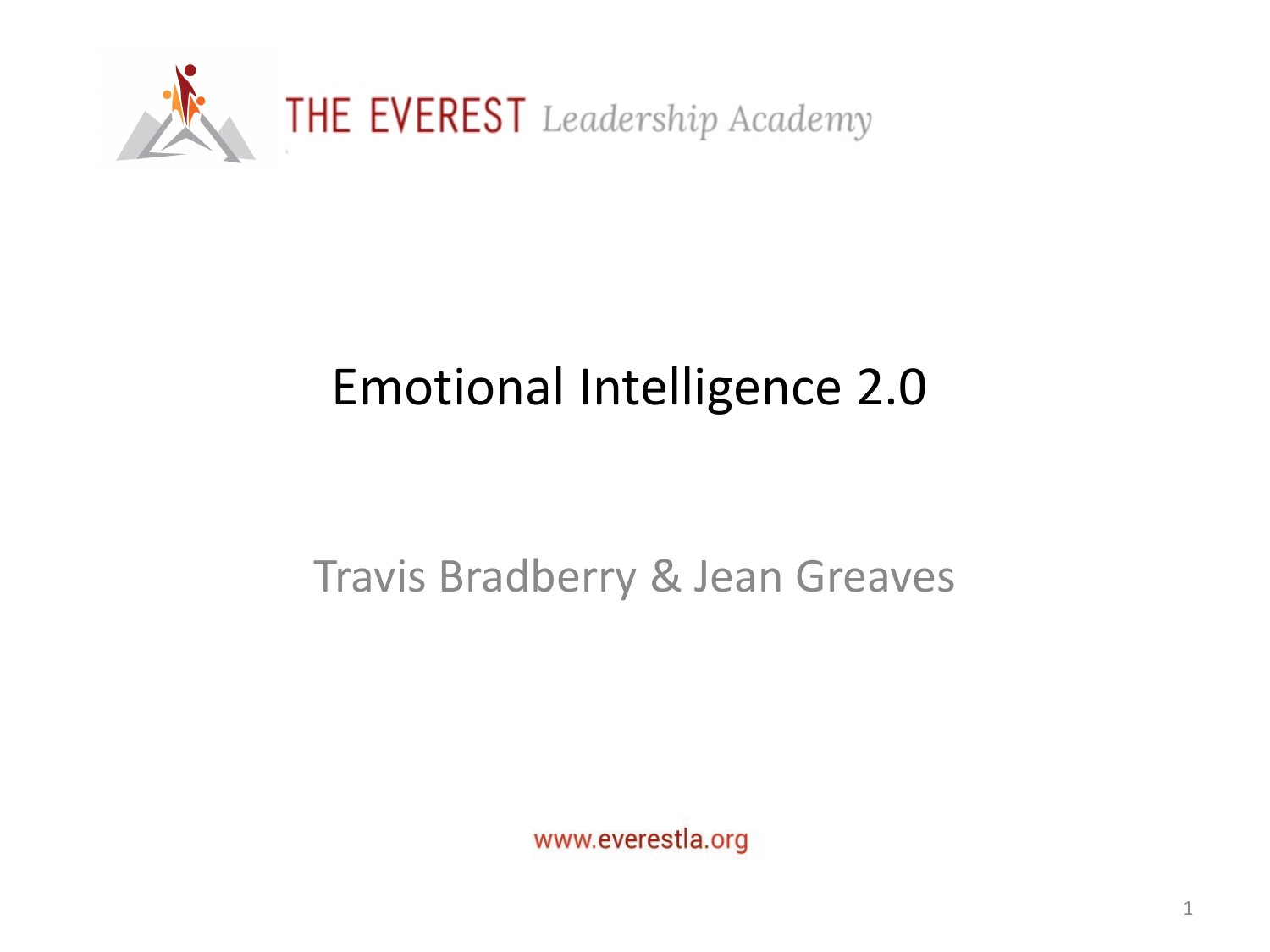

## Foreword

- We observe supposedly brilliant and well-educated people struggle, while others with fewer obvious skills or attributes flourish. WHY?
- EQ emotional (quotient) intelligence

Emotional intelligence requires effective communication between the rational and emotional centers of the brain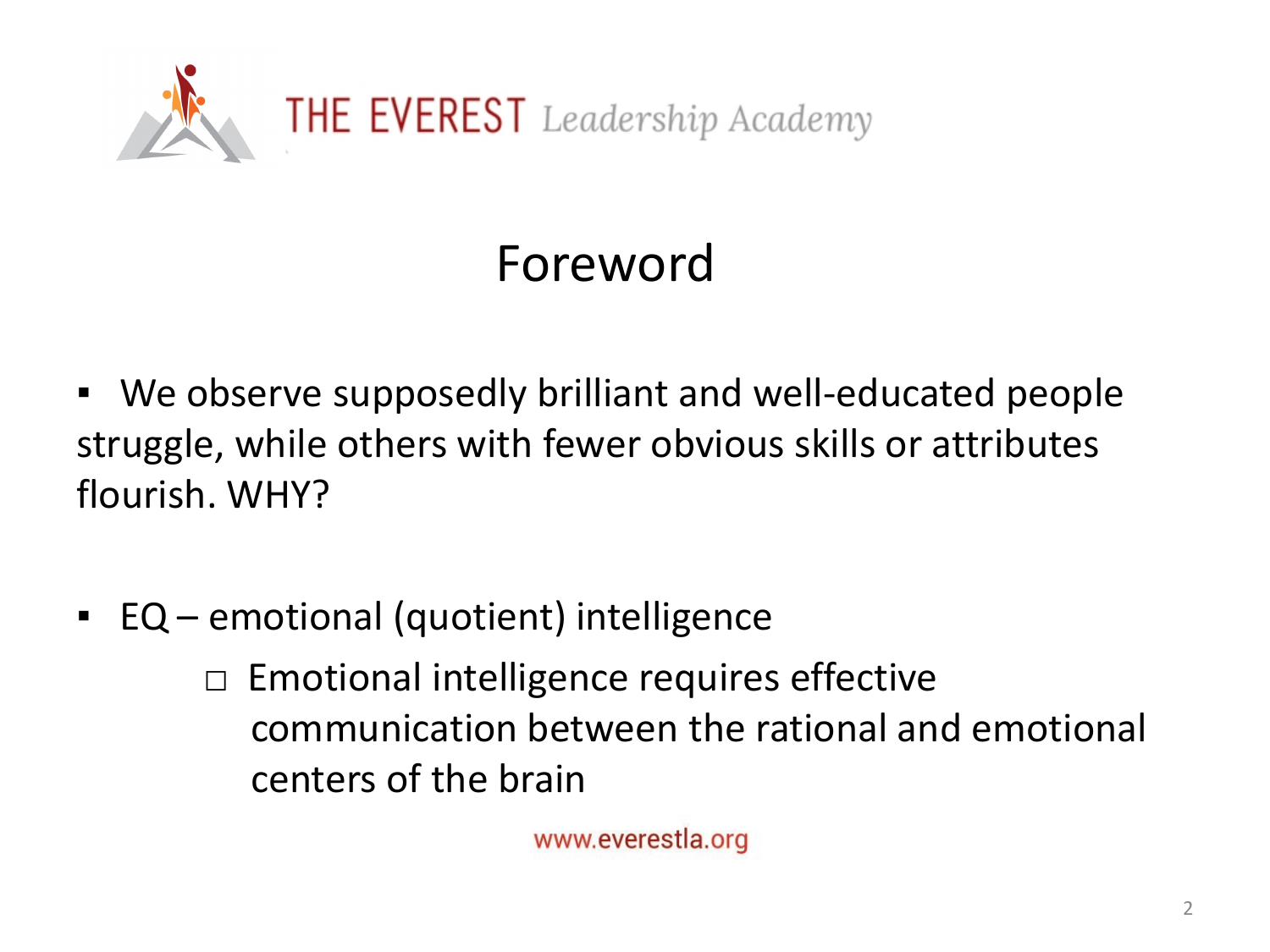

## The Journey

- The communication between your emotional and rational "brains" is the physical source of emotional intelligence
- People with the highest levels of intelligence (IQ) outperform those with average IQs just 20% of the time, while people with average levels of IQs outperform those with high IQs 70% of the time
- $\blacksquare$  The first step go online and take the Emotional Intelligence Appraisal test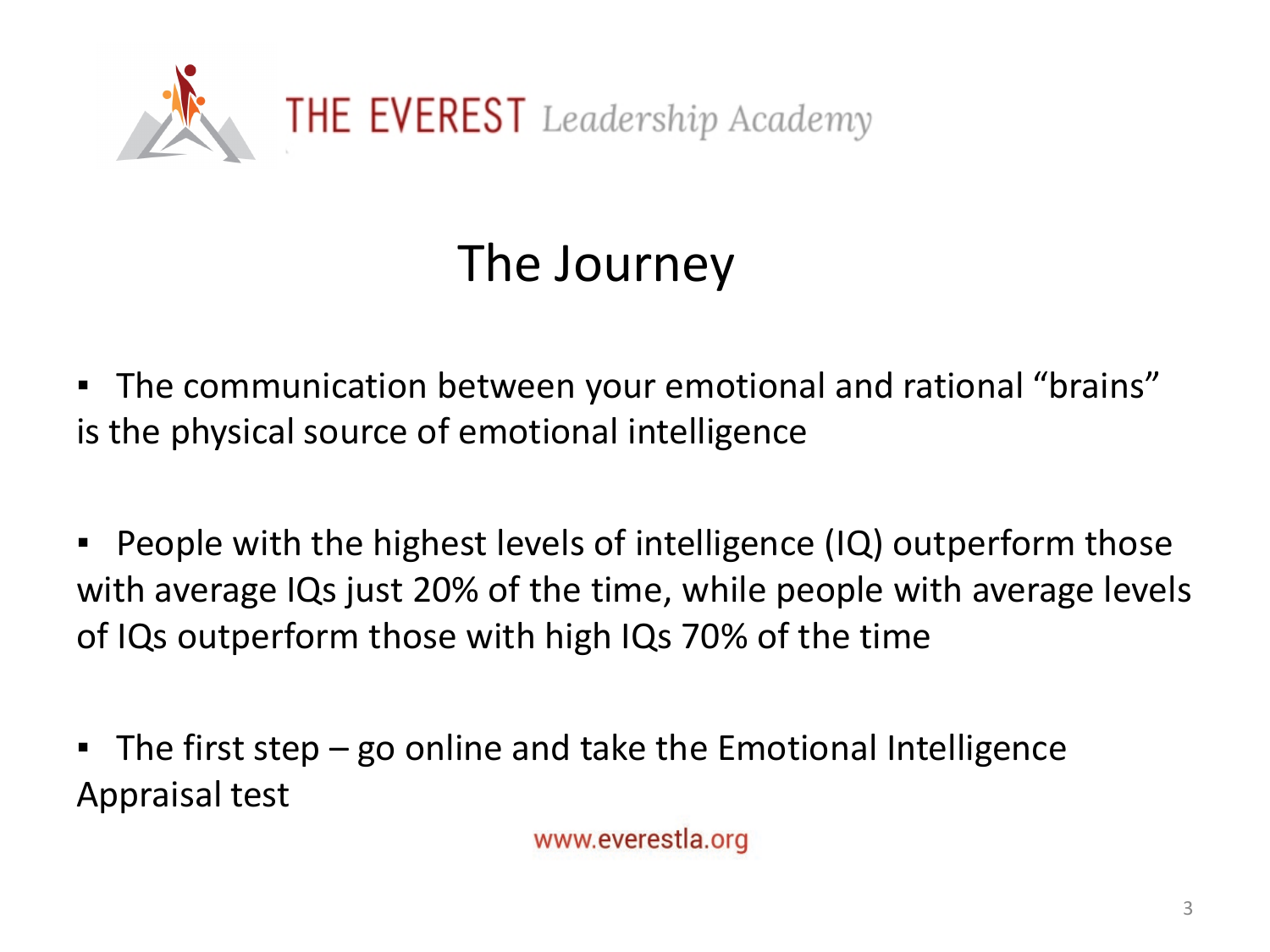

# The Big Picture

- Emotional awareness and understanding are not necessarily taught in school
- Can't predict EQ based on how smart someone is
- EQ (personality traits) appear early in life
- EQ is so critical to success that it accounts for greater than 50% of performance in all types of jobs and the strongest driver in leadership and personal excellence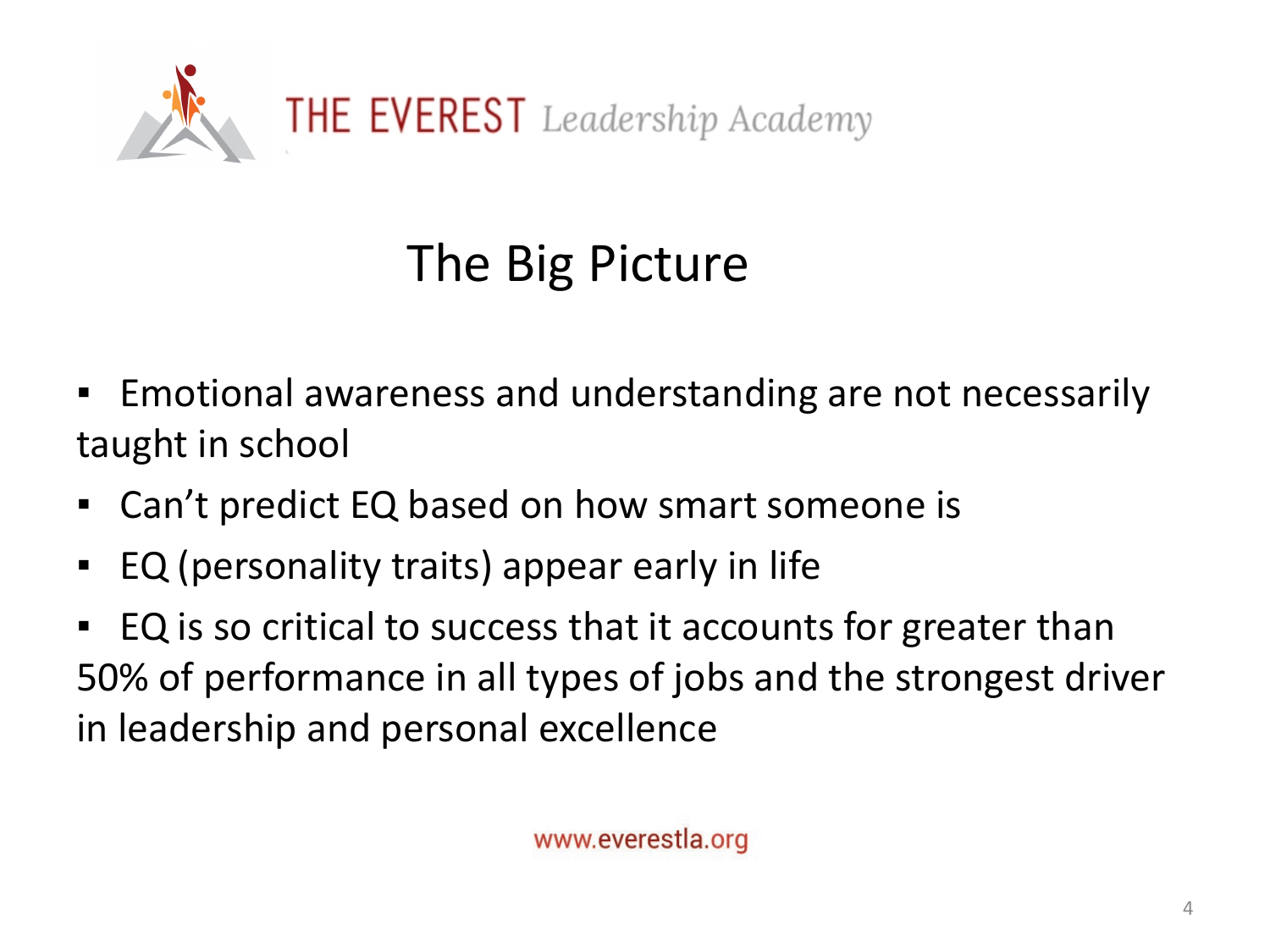

## Understanding the Four Skills of EQ

- Two primary competencies:
	- □ Personal competence
	- □ Social competence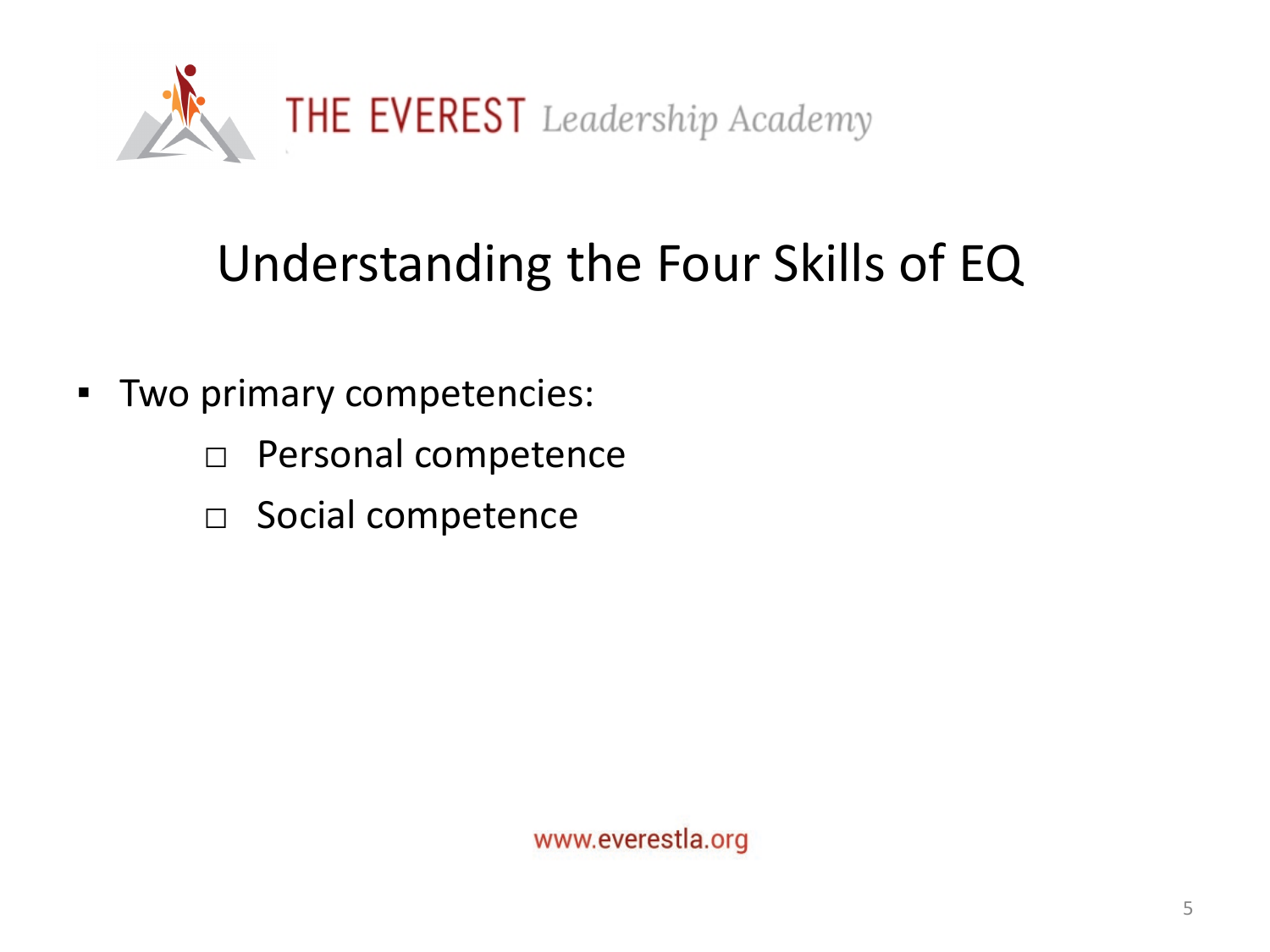

## Personal Competence

- 1. Self Awareness:
	- Ability to accurately recognize and understand your own emotions
	- Being aware of the effect of your own actions, mood, and emotions of other people
	- Recognizing your own strengths and limitations
	- Self-confidence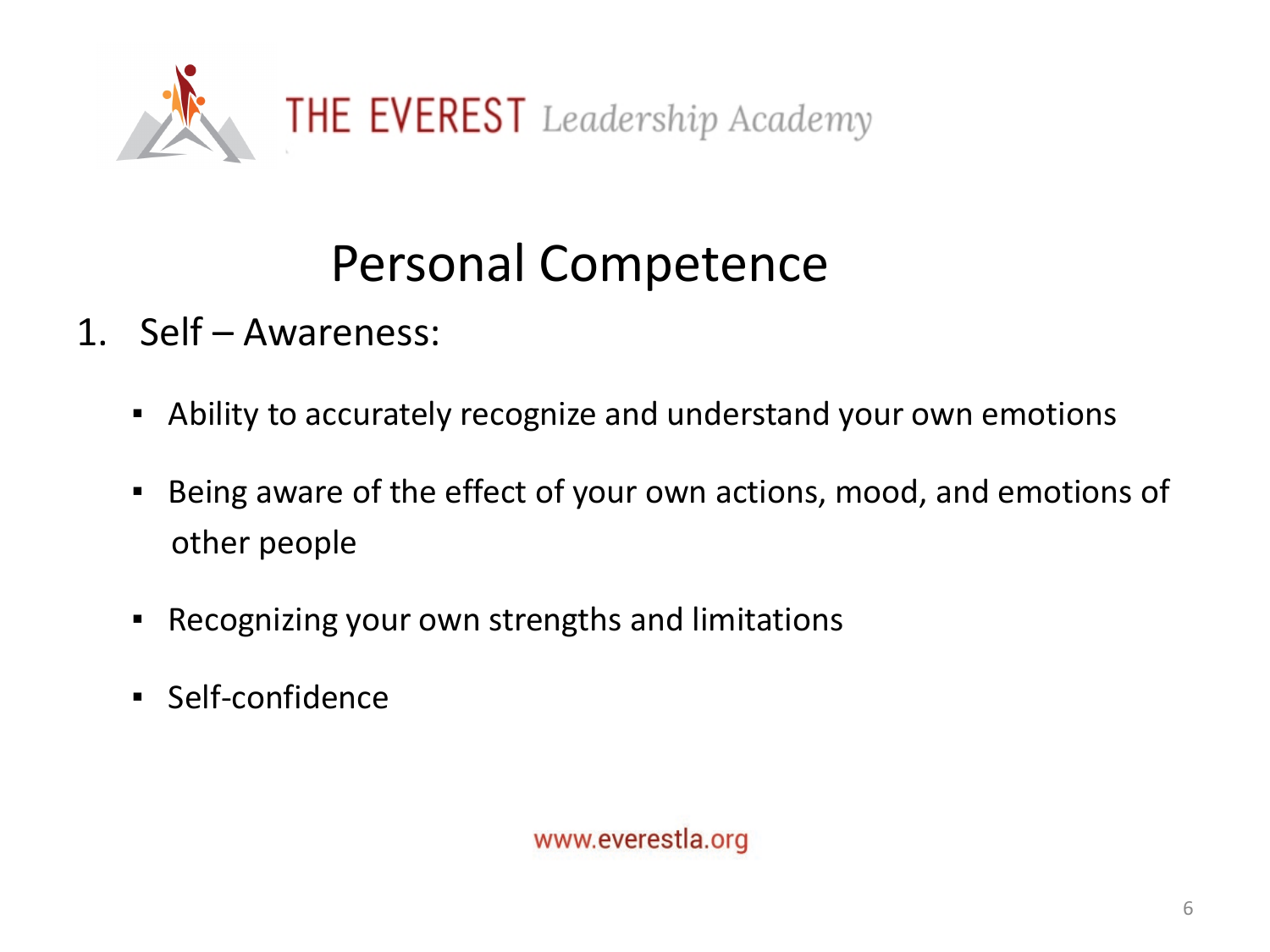

- 2. Self Management:
	- **To regulate and manage your own emotions**
	- Expressing your emotions appropriately
	- Flexible and adapt well to change
	- Good at managing conflict and diffusing tense or difficult situations
	- Take responsibility for your own actions
	- Trustworthiness
	- **Integrity**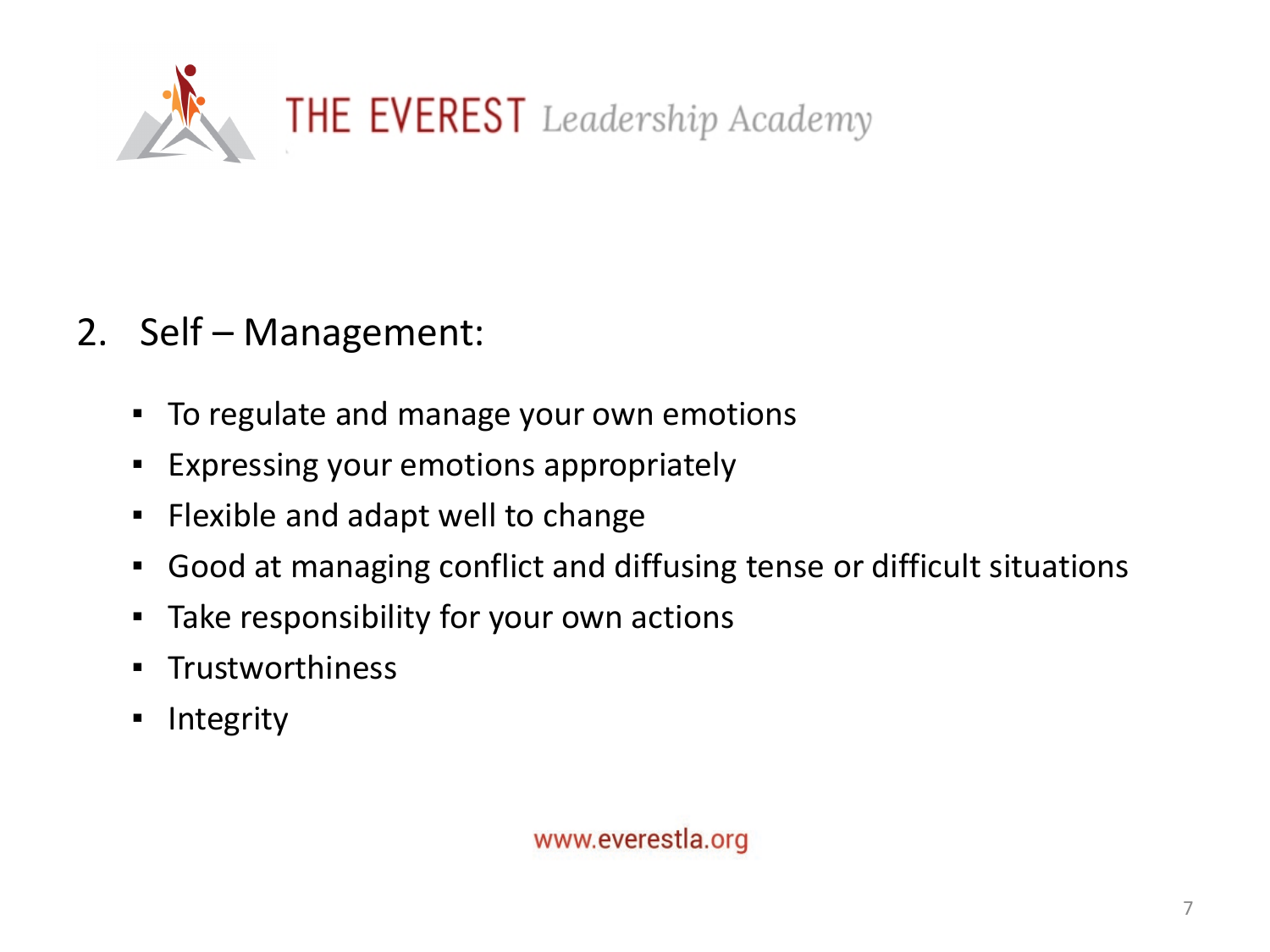

## Social Competence

- 3. Social Awareness:
	- Interacting with others
	- **EXTENT Active listening, verbal communication skills, nonverbal communication** skills, leadership, persuasiveness
	- Effectiveness in leading change moving people in desired directions
	- Extensive networking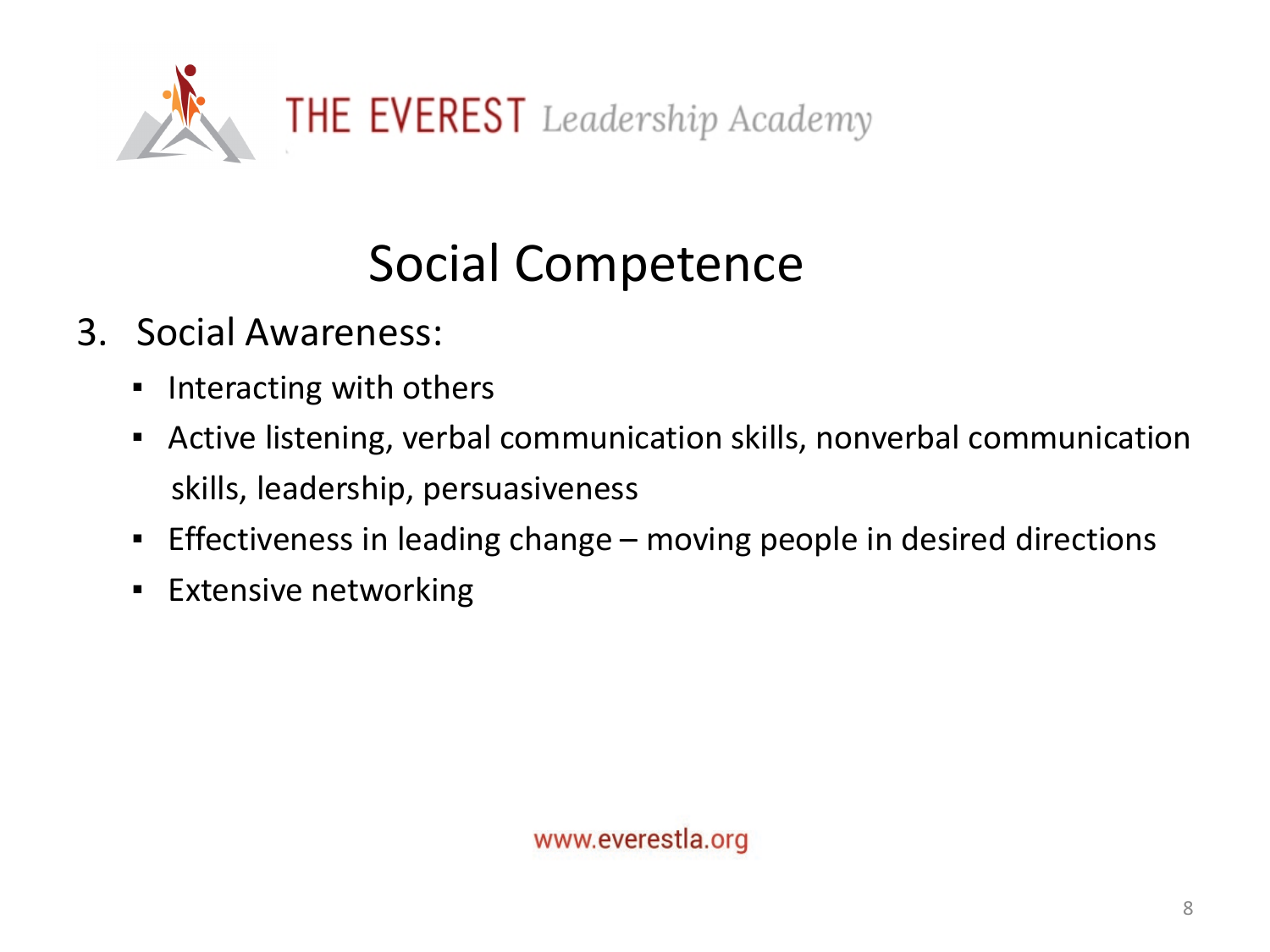

- 4. Relationship Management:
	- **EXE** Ability to use your awareness of your own emotions and those of others to manage interactions successfully
	- Empathetic  $-$ 
		- $\Box$  Ability to understand how others are feeling
		- $\Box$  The power dynamics that often influence social relationships
		- □ Sensitivity to cross-cultural differences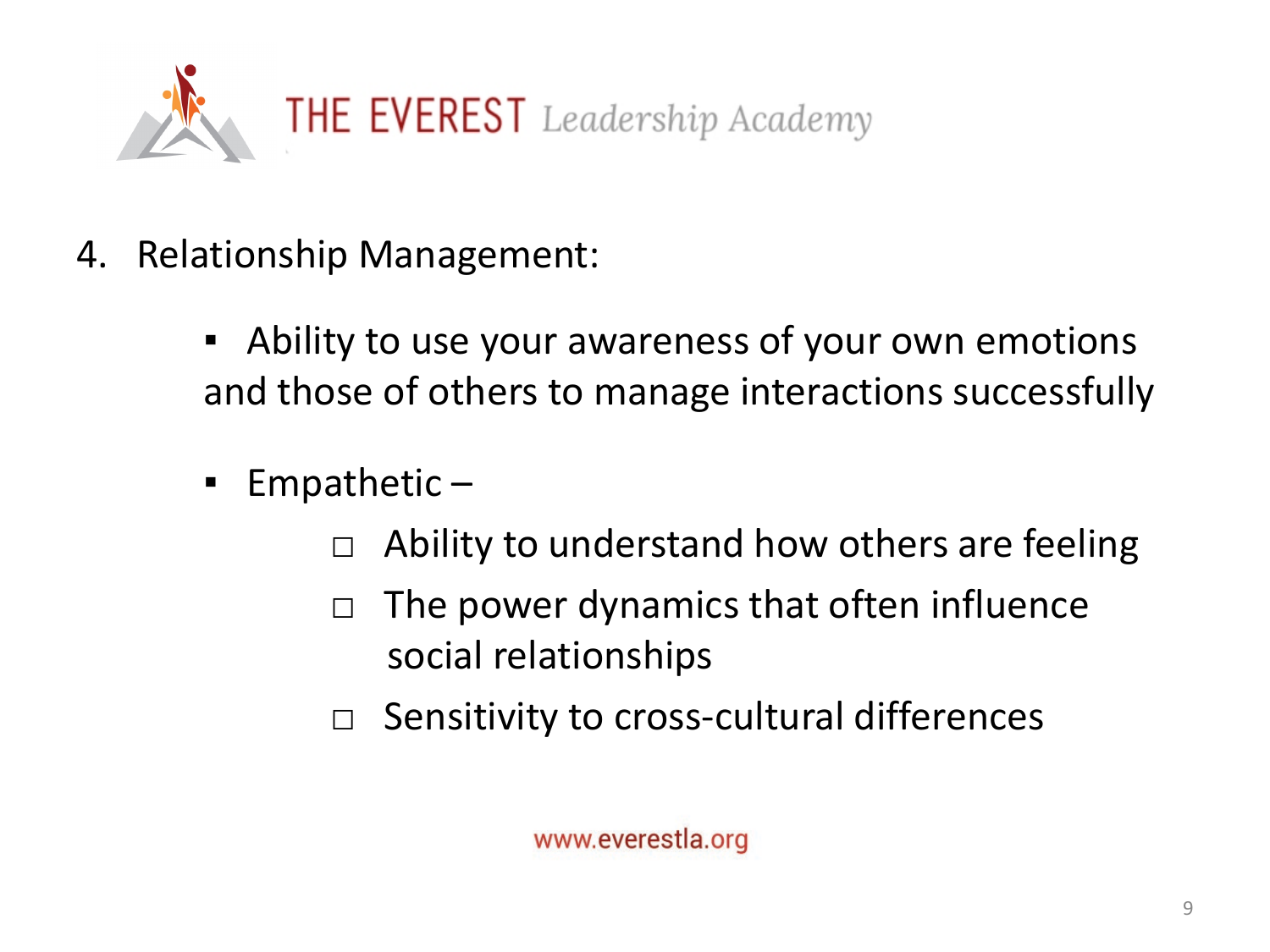

## EQ Action Plan

- 1. Take the free Emotional Intelligence test (GEIT) at Global Leadership Foundation *ei* test website:
	- $\Box$  Google "Emotional Intelligence Test Global Leadership Foundation"
	- $\Box$  Click on Emotional Intelligence Test Global Leadership Foundation
	- $\Box$  Take test 40 questions
	- $\Box$  Click score test and get test results
	- □ For more information interpreting GEIT scores click *here*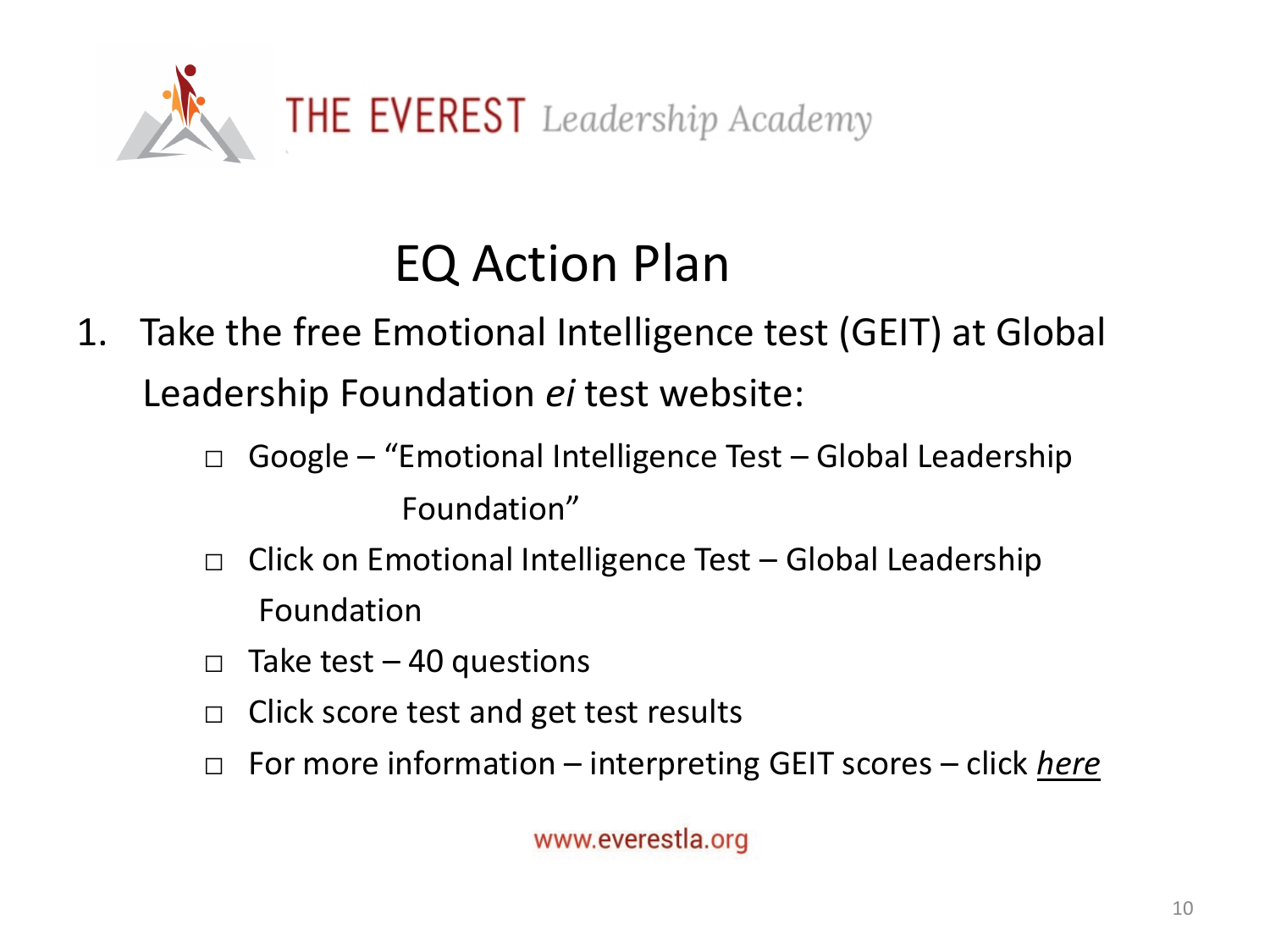

## EQ Action Plan

|                                | Score |
|--------------------------------|-------|
| <b>Overall EQ</b>              |       |
| Self-awareness                 |       |
| Self-management                |       |
| Social-awareness               |       |
| <b>Relationship Management</b> |       |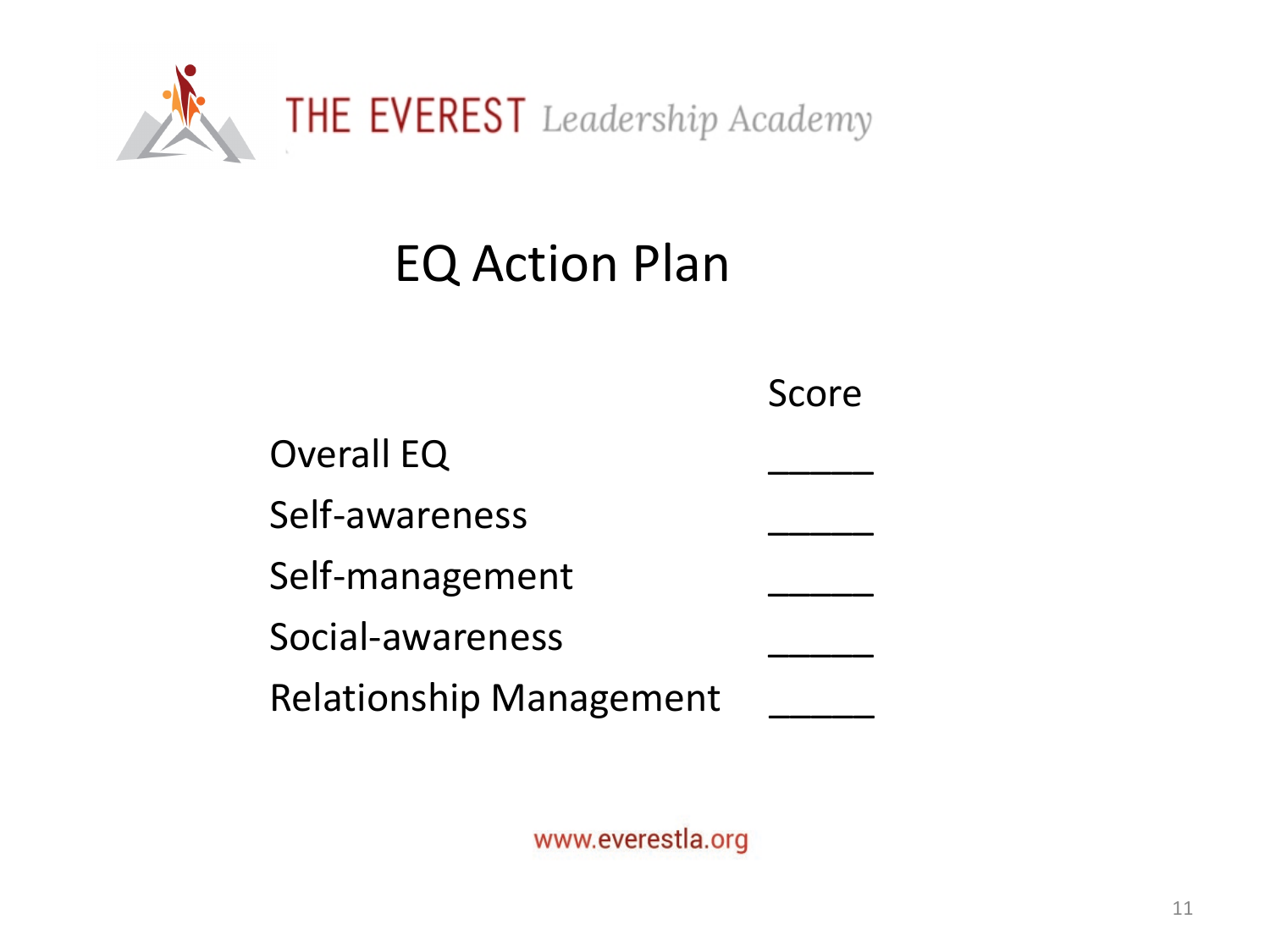

## Self-Awareness Strategies

- Know yourself as you really are critically self-reflective
- The true essence of you
- Aware of your feelings, both positive and negative
- Getting in touch with your emotions and tendencies takes honesty and courage
- Quit treating your feelings as good or bad
- Observe the ripple effect from your emotions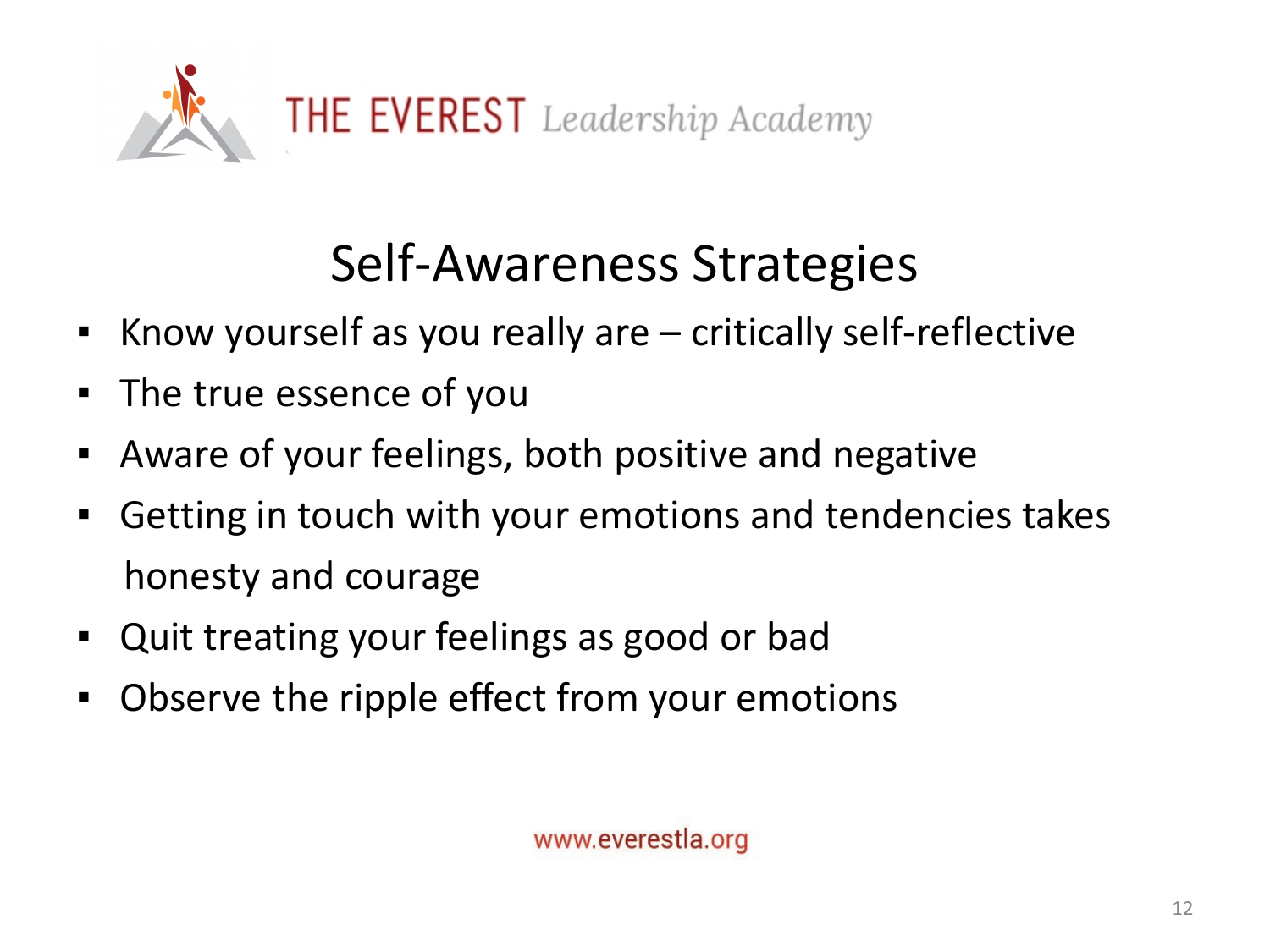

- Lean into your discomfort
- Get to know yourself under stress
- Know who and what pushed your bottoms
- Watch yourself like a hawk
- Keep a journal about your emotions
- Don't be fooled by a bad mood
- Don't be fooled by a good mood, either
- Stop and ask yourself why you do the things you do
- Visit your values
- Seek feedback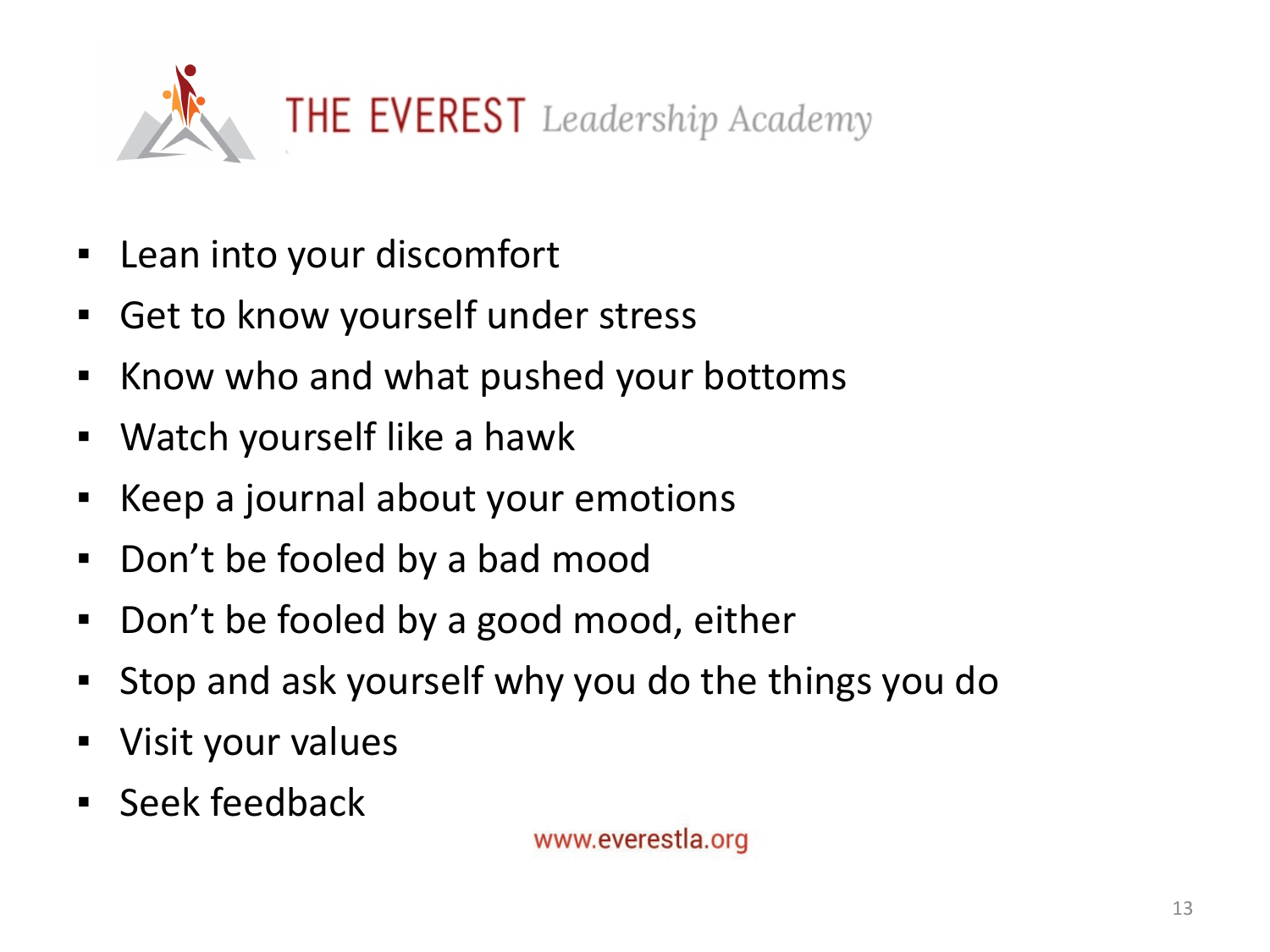

## Self-Management Strategies

- Breathe right
- Count to ten
- Sleep on it
- Talk to a skilled self-manager
- Smile and laugh more
- Set aside time in your day for problem solving
- Visualize yourself succeeding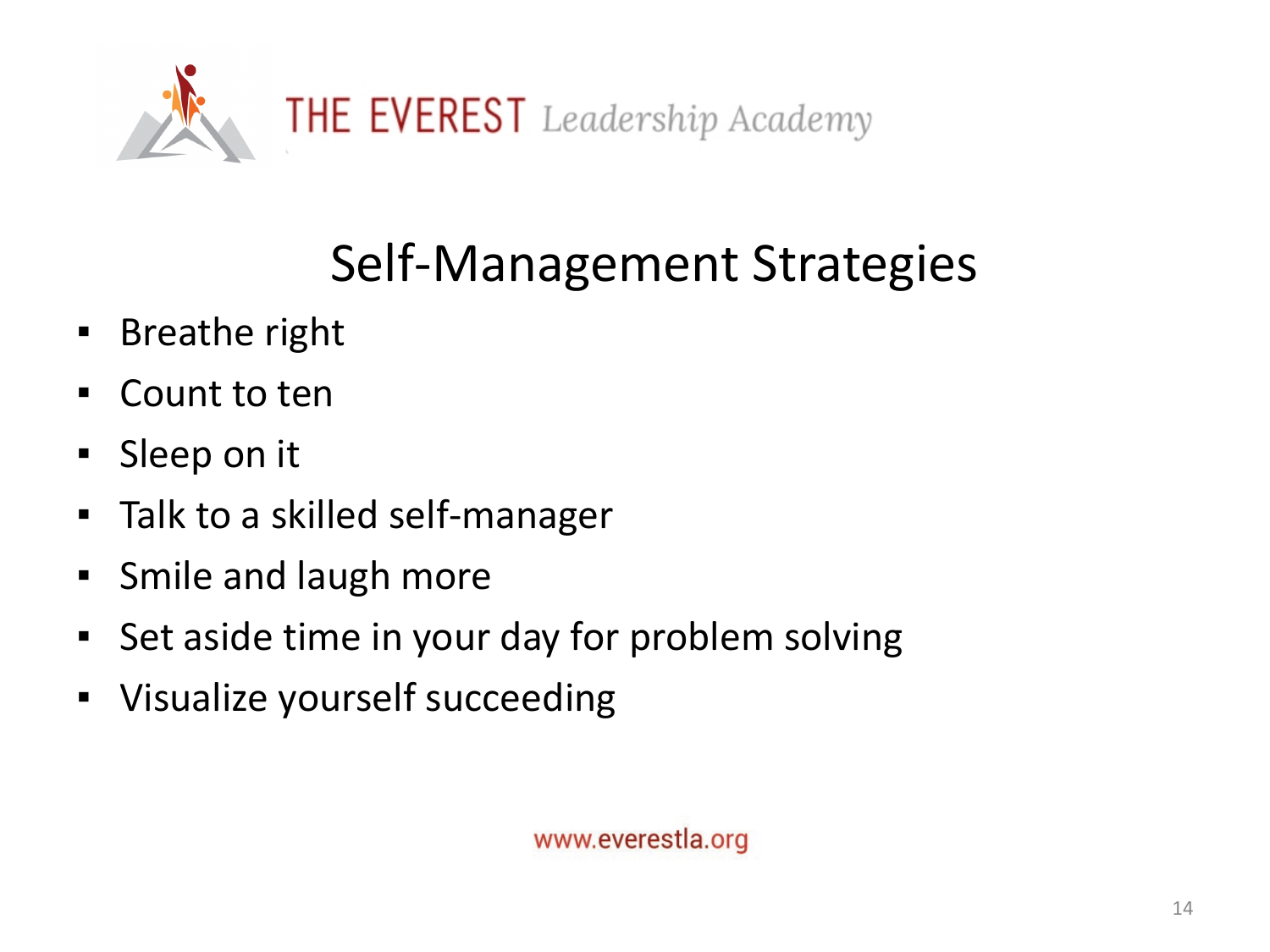

- Clean up your sleep hygiene
- Focus on your freedoms, rather than your limitations
- Stay synchronized
- Speak to someone not emotionally invested in your problem
- Learn a lesson from everyone you encounter
- Accept that change is just around the corner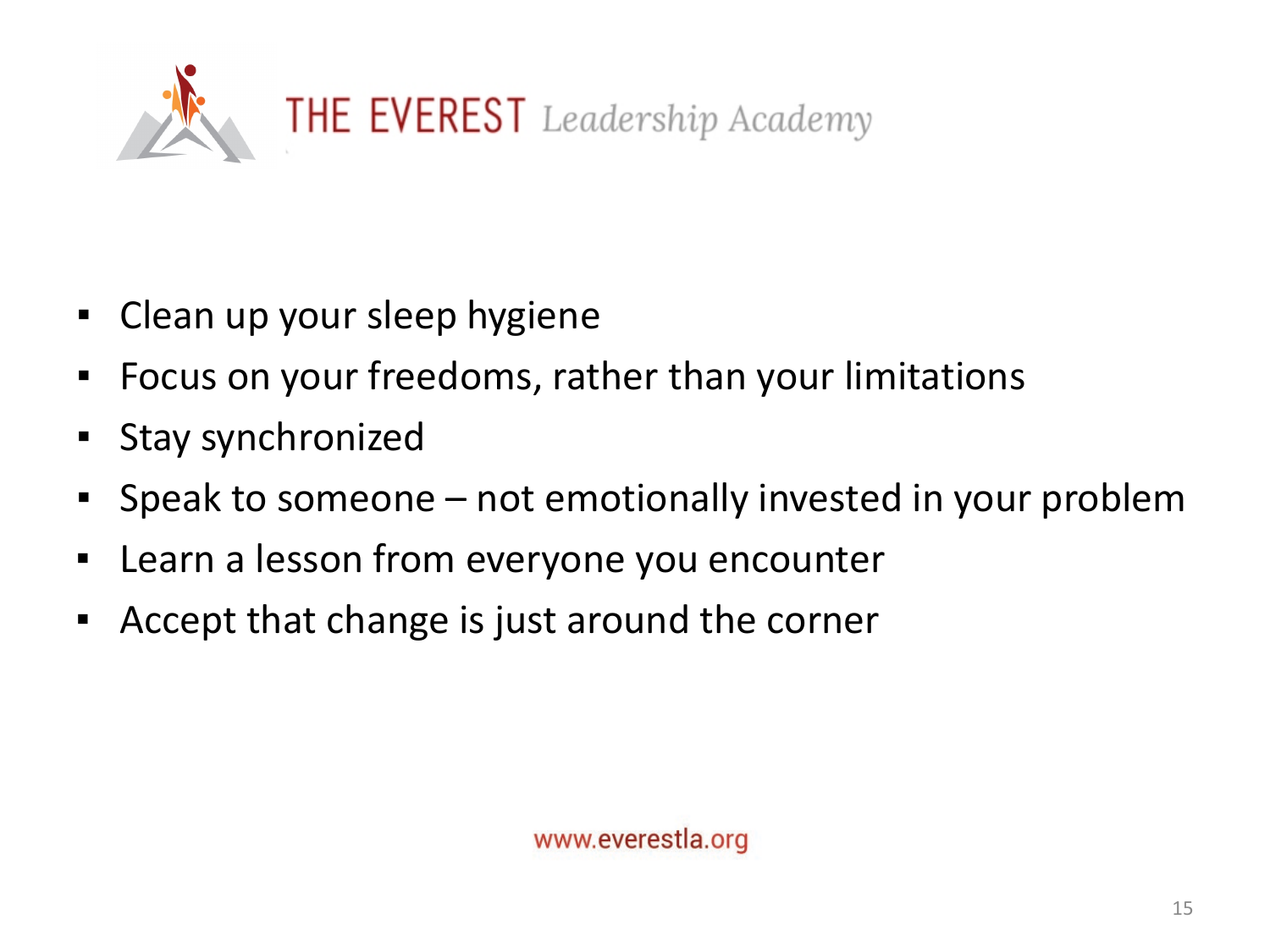

## Social Awareness Strategies

- Ability to recognize and understand the emotions of others
- Greet people by name
- Watch body language firm handshake / sincere smile
- Make timing everything
- Develop a back-pocket question
- Plan ahead for social gatherings
- Clear away the clutter
- Live in the moment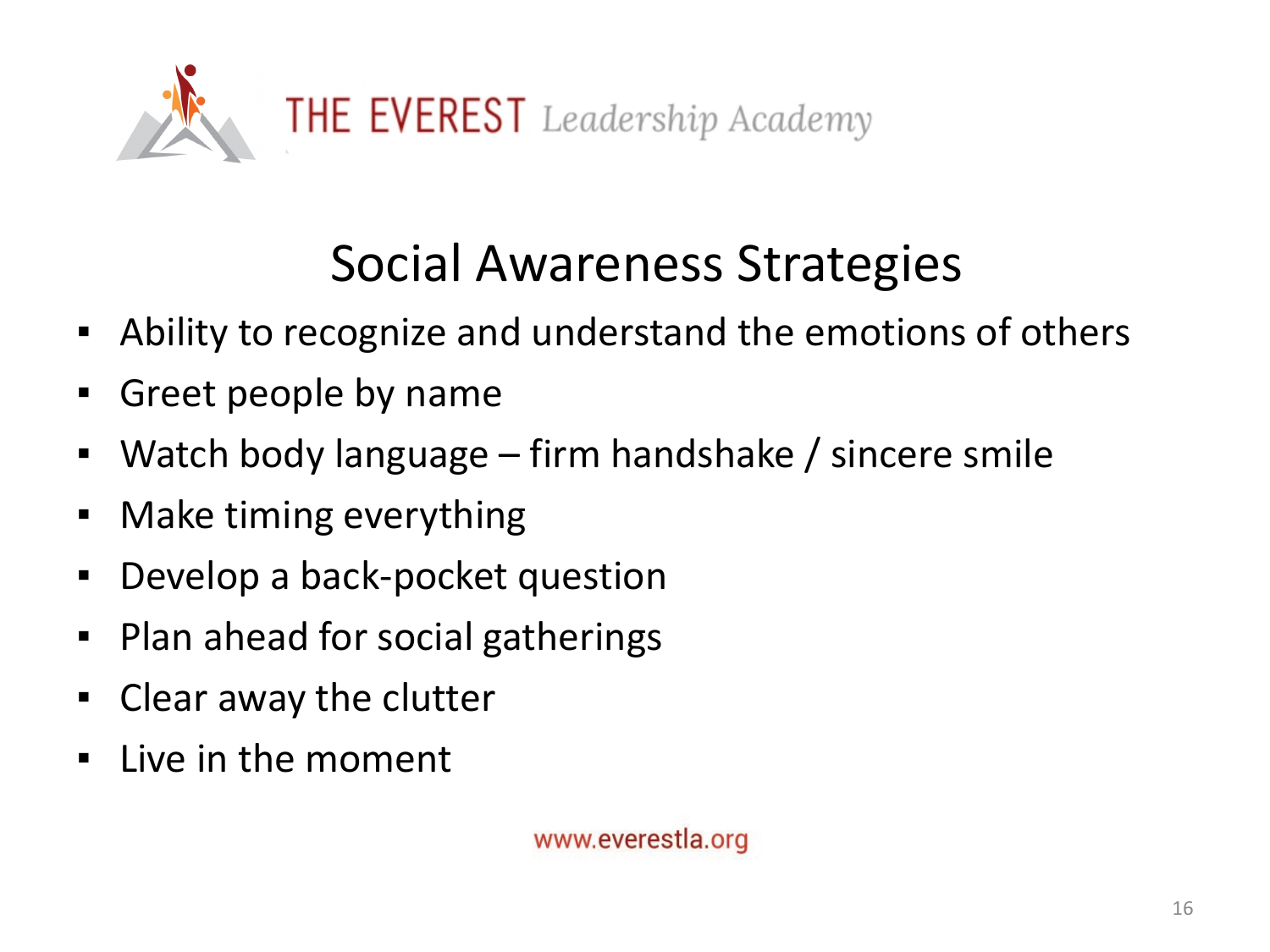

- Go on a 15-minute tour
- Watch EQ at the movies
- Practice the art of listening
- Go people watching
- Understand the rules of the culture game
- Test your accuracy
- Step into their shoes
- Seek the whole picture
- Catch the mood of the room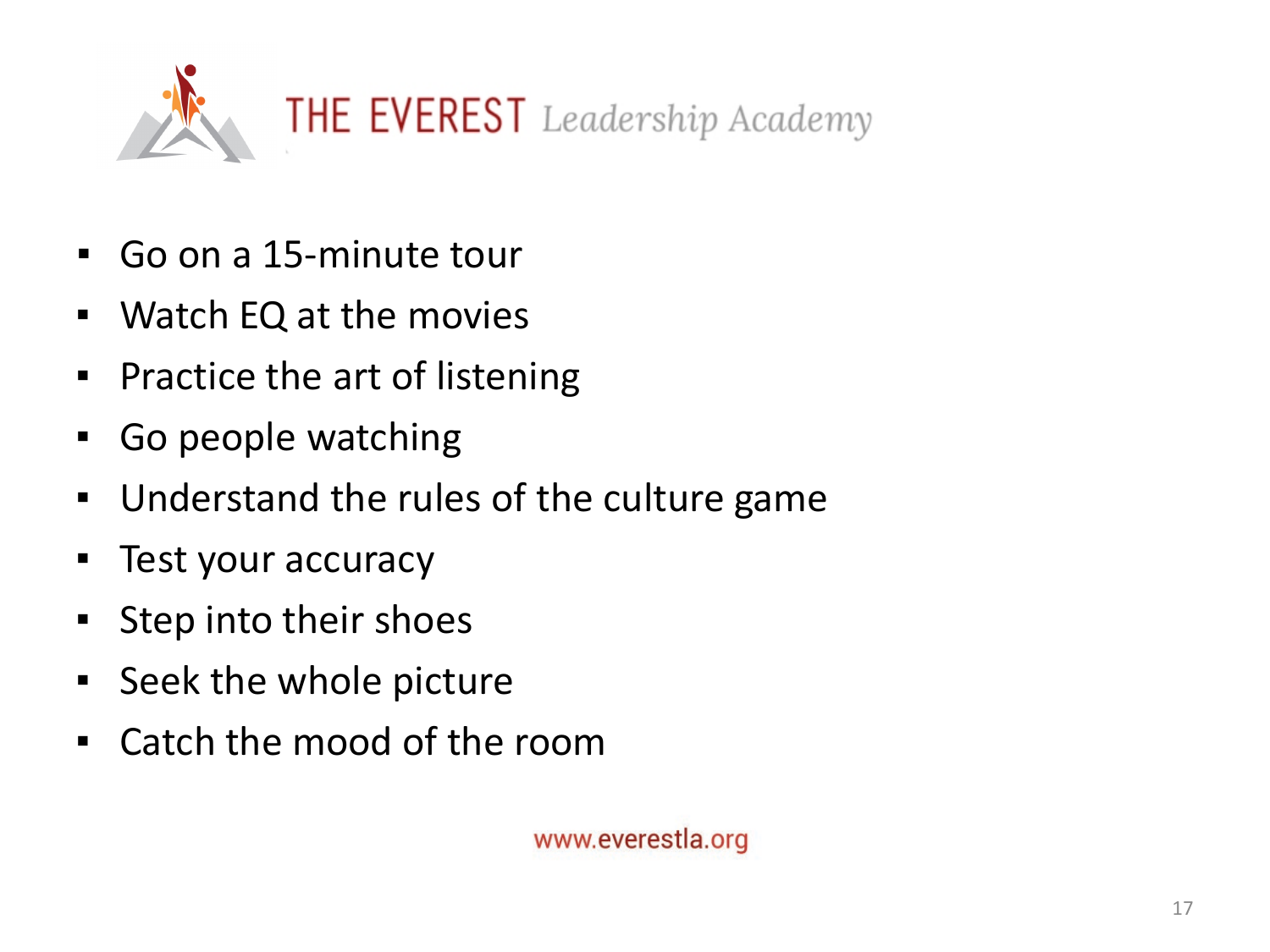

## Relationship Management Strategies

- Be open and be curious
- Enhance your natural communications style
- Avoid giving mixed signals
- Remember the little things that pack a punch
- Take feedback well
- Build trust
- Have an "open-door" policy
- Don't avoid the inevitable